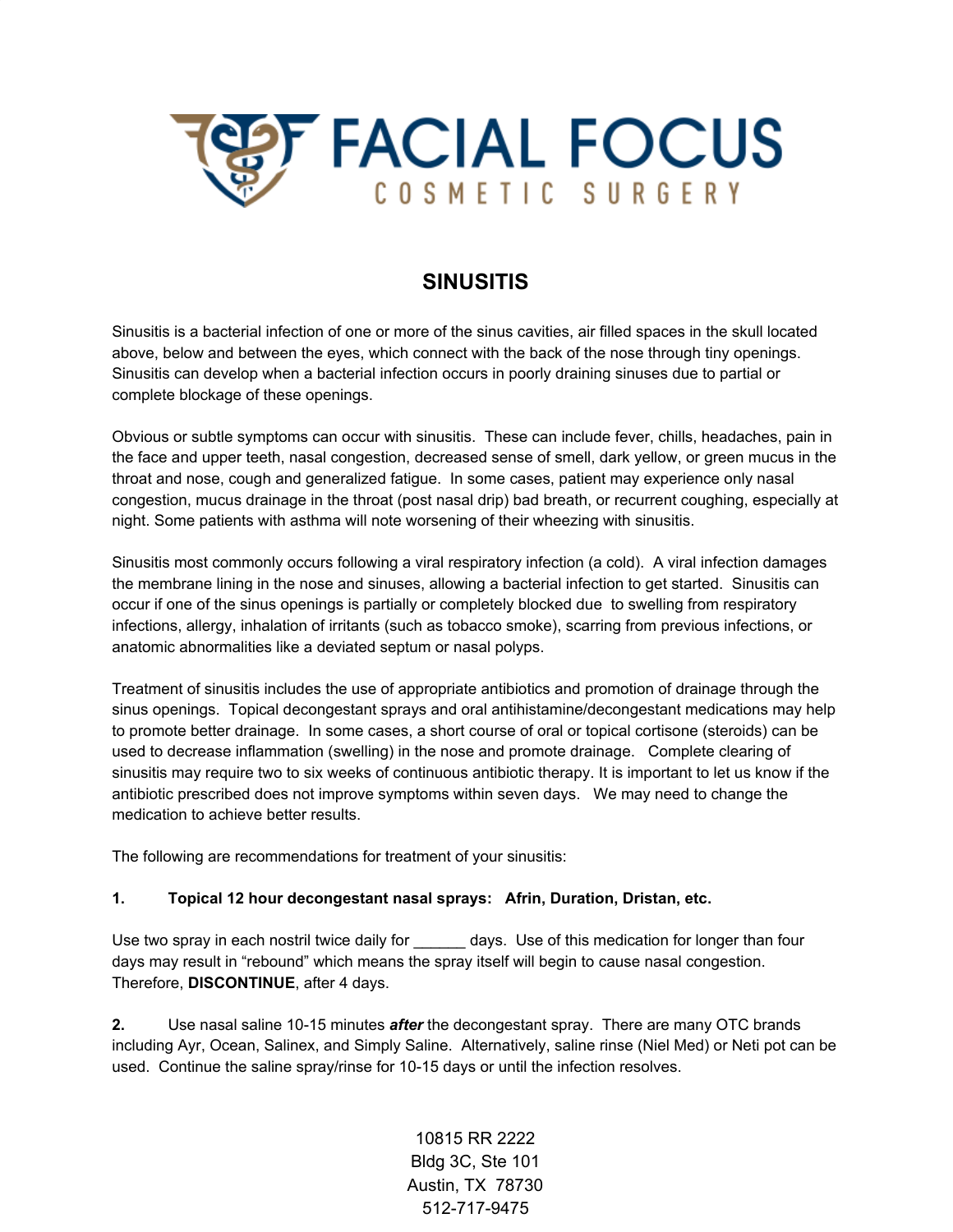# **3. Topical cortisone sprays: Dymista, Flonase, OTC (generic fluticacasone), Nasacort OTC, Nasonex, Rhinocort OTC, Qnasl**

Topical cortisone sprays are effective in decreasing and preventing all nasal symptoms but do not provide immediate relief. Cortisone sprays may take 3 to 7 days to reach their full effect and are most effective if used on a regular basis. Because of the low dose and minimal absorption, there are very few, if any, systemic side effects. These sprays occasionally irritate the nasal membrane causing mild bleeding. If you have significant nose bleeds while using this medication, please discontinue it and contact us. These are not decongestants and are **not habit forming**.

sprays in each nostril times daily for days, then sprays in each nostril times daily for days, then gradually decrease to the lowest regular dose that prevents your symptoms. You may increase to the original dose if your symptoms worsen. Cortisone sprays may be used daily for year round allergies. For seasonal allergy it is best to start the spray a week or two prior to the season.

Direct the nasal spray upwards and away from the nasal septum (wall that separates the nostrils).

# **4. Decongestant pills**

Decongestants relieve nasal stuffiness and sinus and ear pressure and may help the sinuses drain. Sometimes OTC Mucinex (guaifensesin) helps to thin the sinus secretions. Decongestants may cause insomnia, nervousness, rapid pulse, and increased blood pressure. Antihistamines like Allegra, Zyrtec, and Benadryl are not generally helpful for sinusitis unless allergies are also present.

A. Sudafed 12 hour/ 30mg: \_\_\_\_\_ teaspoons/tablets \_\_\_\_\_ times daily as needed

**OR**

B. Mucinex D Regular Strength: 1-2 tablets once or twice daily as needed

**5. Antibiotic:** \_\_\_\_\_\_\_\_\_\_\_\_\_\_\_\_\_\_\_\_. Take \_\_\_\_\_ teaspoons/capsules/tablets \_\_\_\_\_ times daily for \_\_\_\_\_ days with food. If your symptoms do not improve within 7 days or seem to worsen while taking the antibiotic, please notify us. In some cases, several different antibiotics will be needed. Continuous antibiotics may be required for 4 to 6 weeks to completely eliminate all residual infection. Mild diarrhea may occur with any antibiotic and may be treated with over the counter anti-diarrhea medicines. OTC probiotics can be considered during and after a course of antibiotics. If you have severe diarrhea, discontinue the antibiotic and call us.

# **6. Oral cortisone: Medrol, Prednisone, Prelone, etc.**

Cortisone medications (steroids) are extremely effective in relieving allergy symptoms and may help with inflammation associated with sinusitis. Symptom relief usually begins within 6 hours with maximum effect in two days. There are usually no long-term side effects from taking a short course of cortisone. However, you may experience increased appetite, mood changes, irritability, insomnia, fluid retention, or upset stomach. These symptoms are usually minor and generally resolve when the medicine is

> 10815 RR 2222 Bldg 3C, Ste 101 Austin, TX 78730 512-717-9475